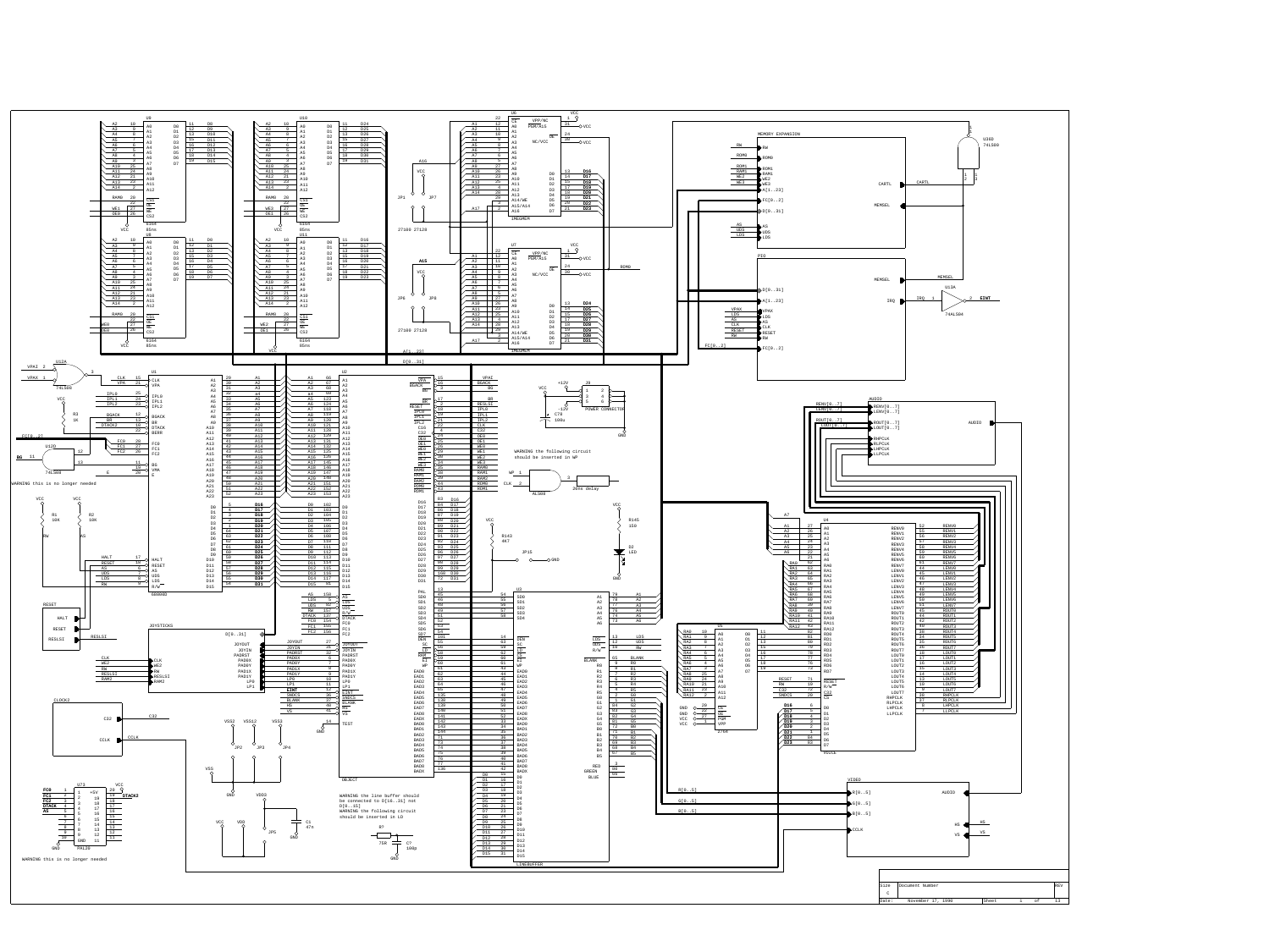| Flare Technology Ltd |                   |       |                |    |            |  |  |  |  |
|----------------------|-------------------|-------|----------------|----|------------|--|--|--|--|
| Title                |                   |       |                |    |            |  |  |  |  |
| PANTHER PIO & COMMS  |                   |       |                |    |            |  |  |  |  |
| Size                 | Document Number   |       |                |    | <b>REV</b> |  |  |  |  |
| B                    |                   |       |                |    |            |  |  |  |  |
| Date:                | November 17, 1990 | Sheet | $\overline{2}$ | оf | 13         |  |  |  |  |
|                      |                   |       |                |    |            |  |  |  |  |

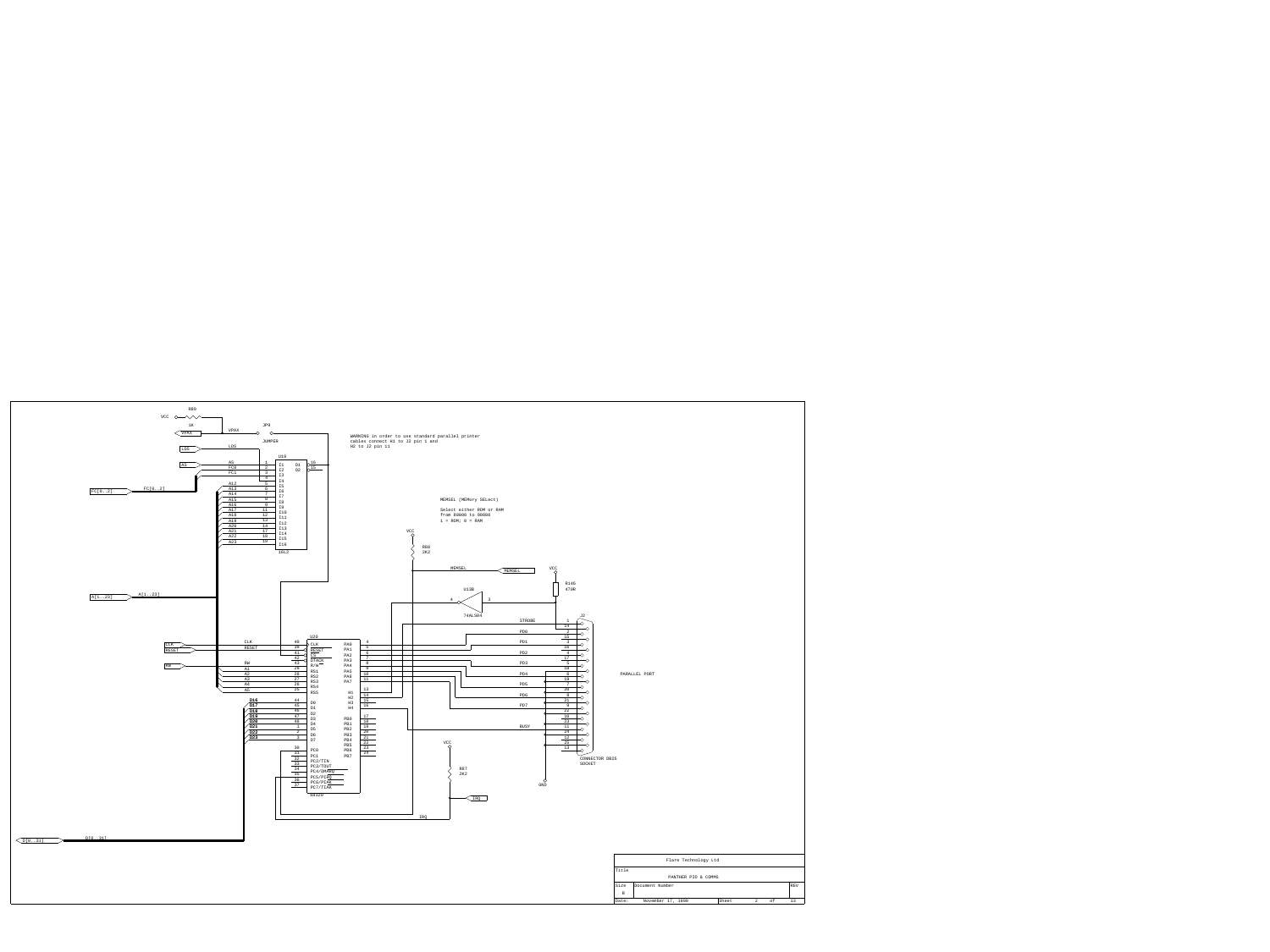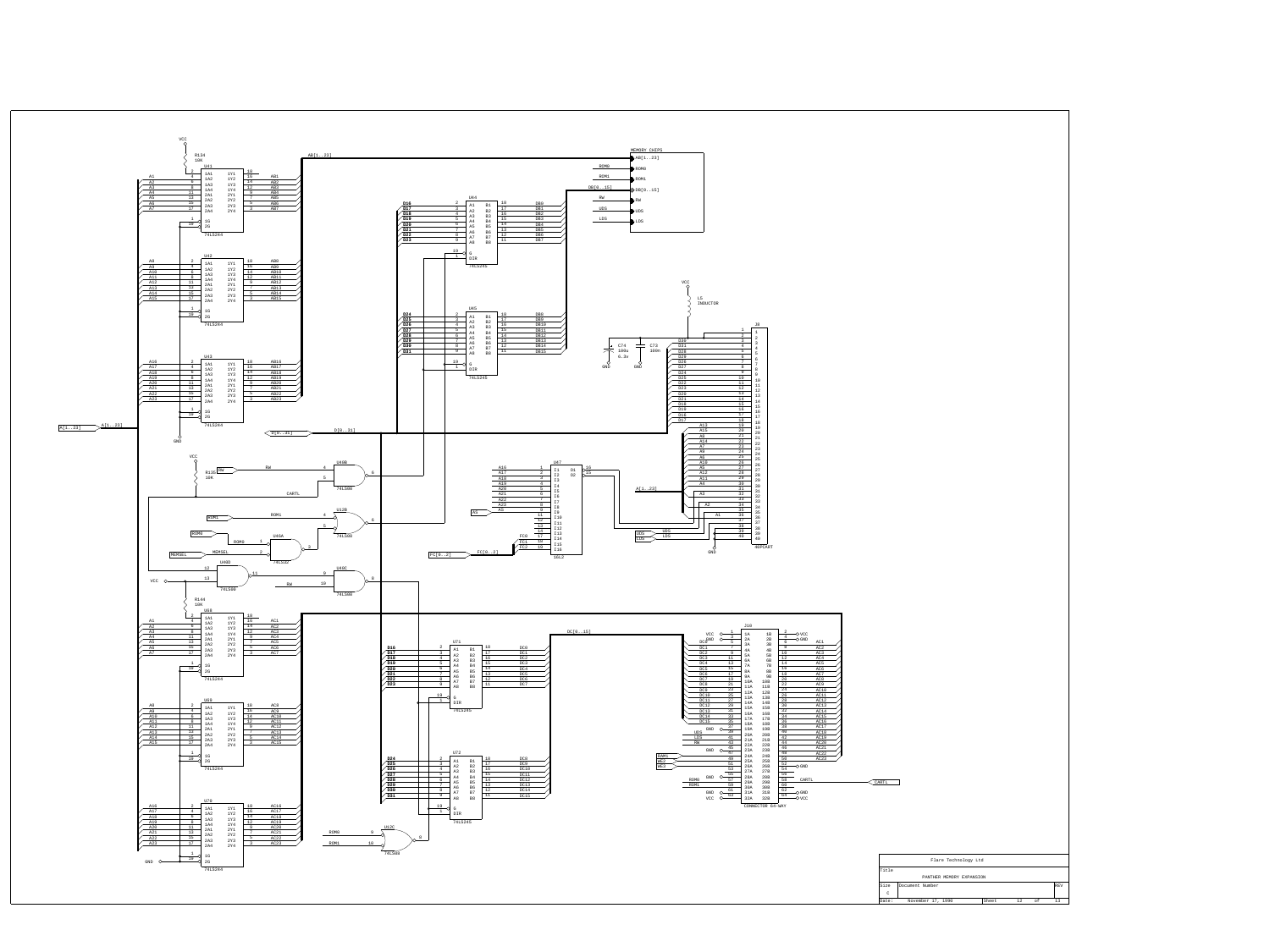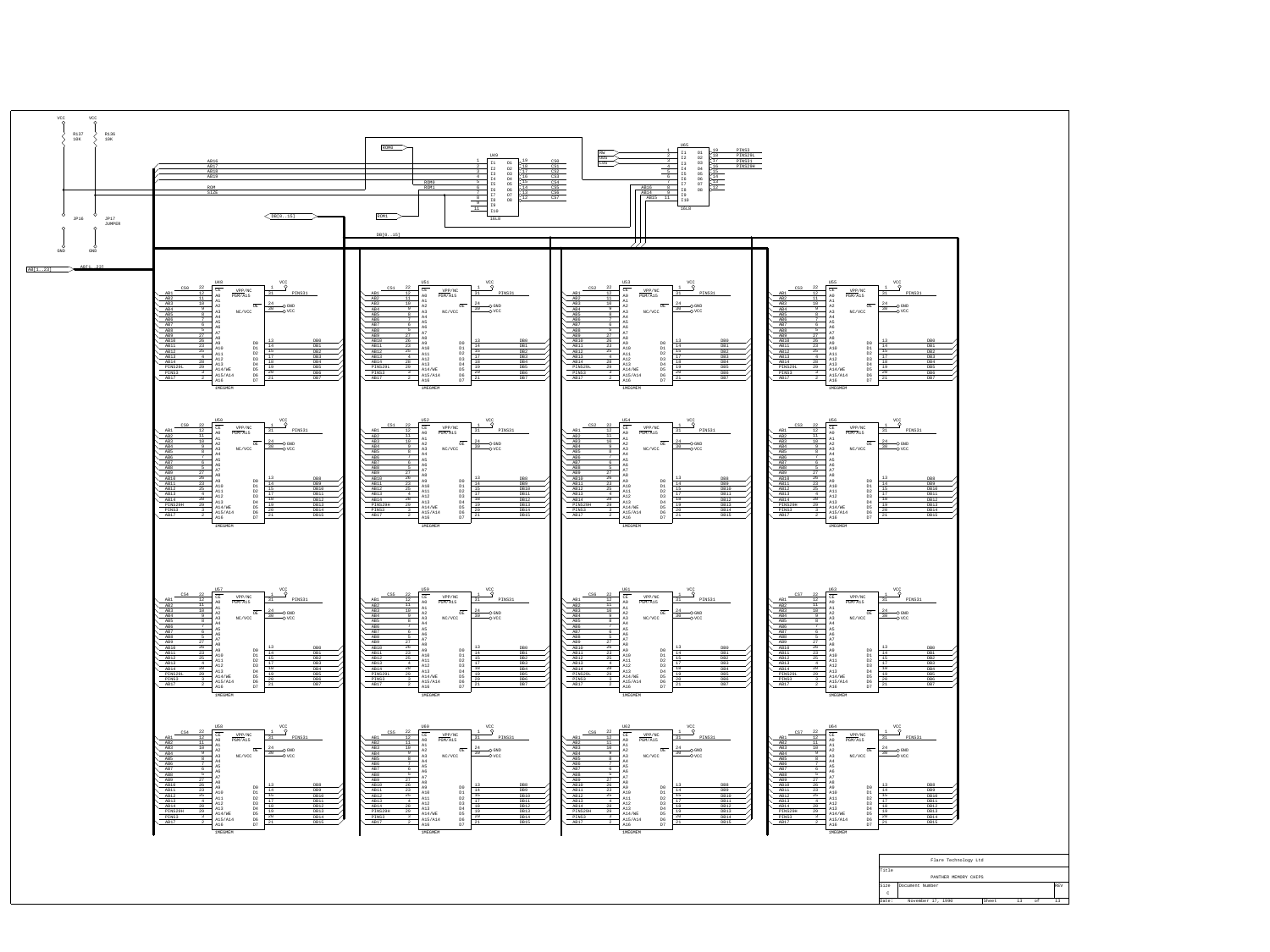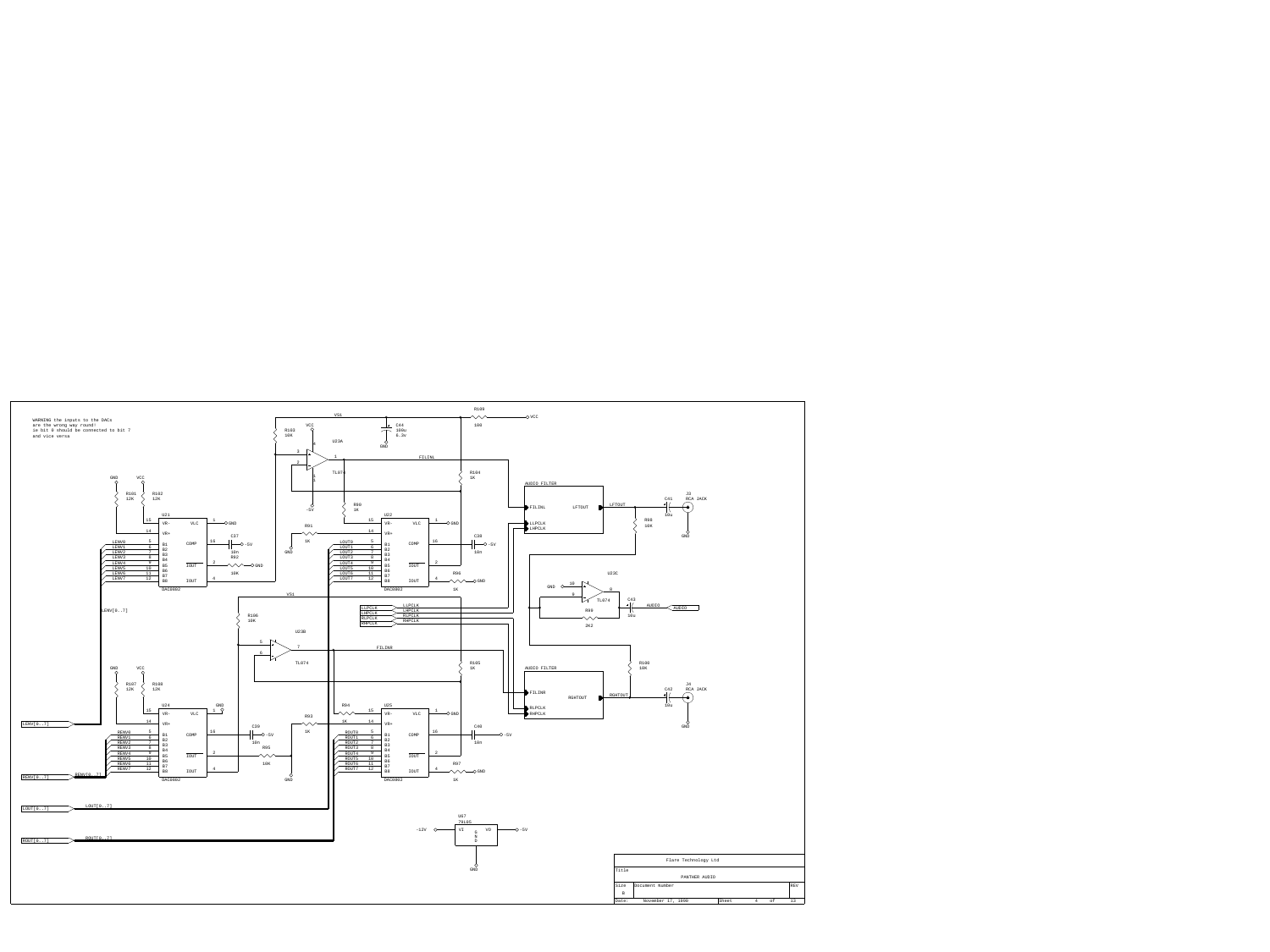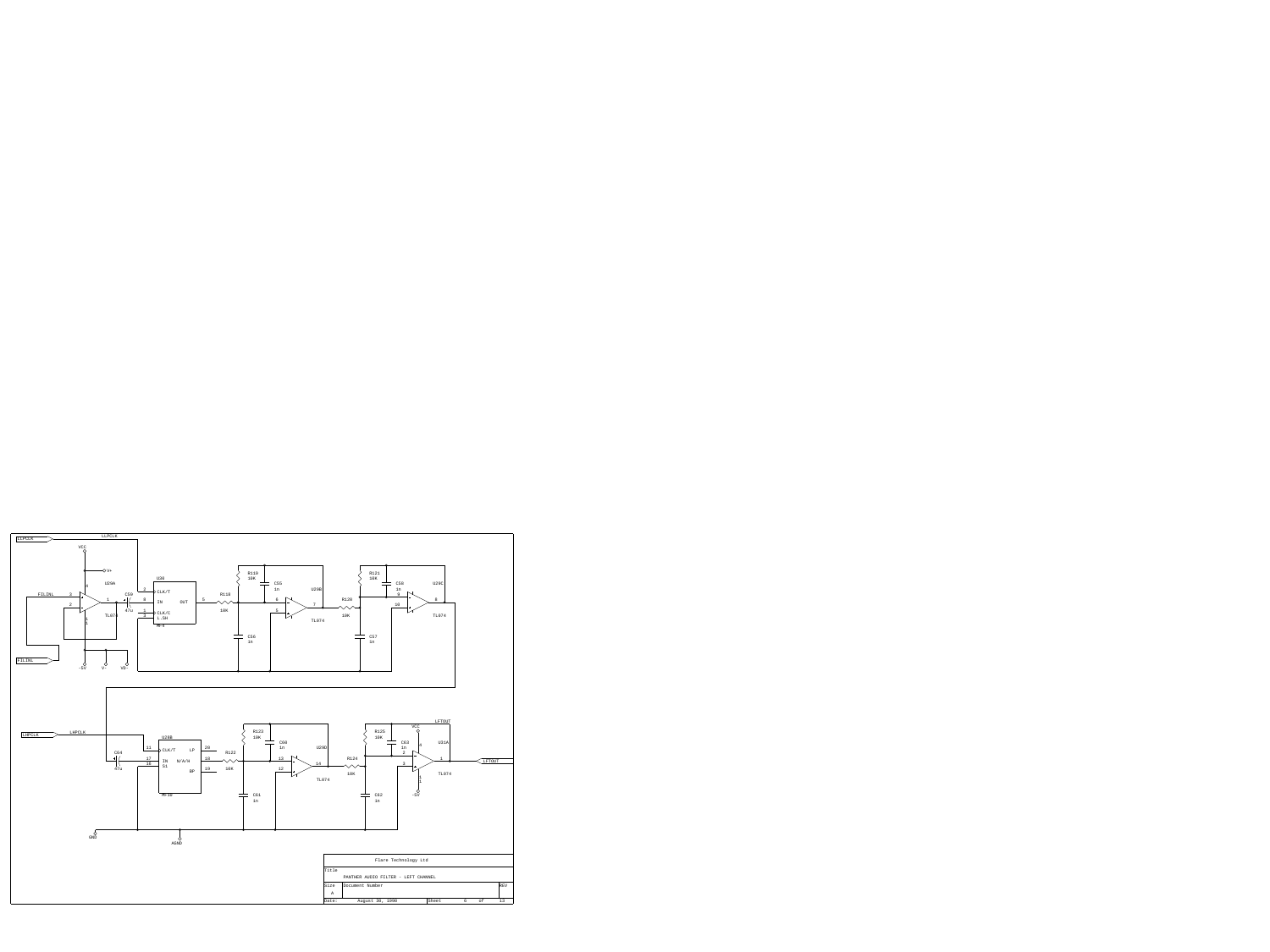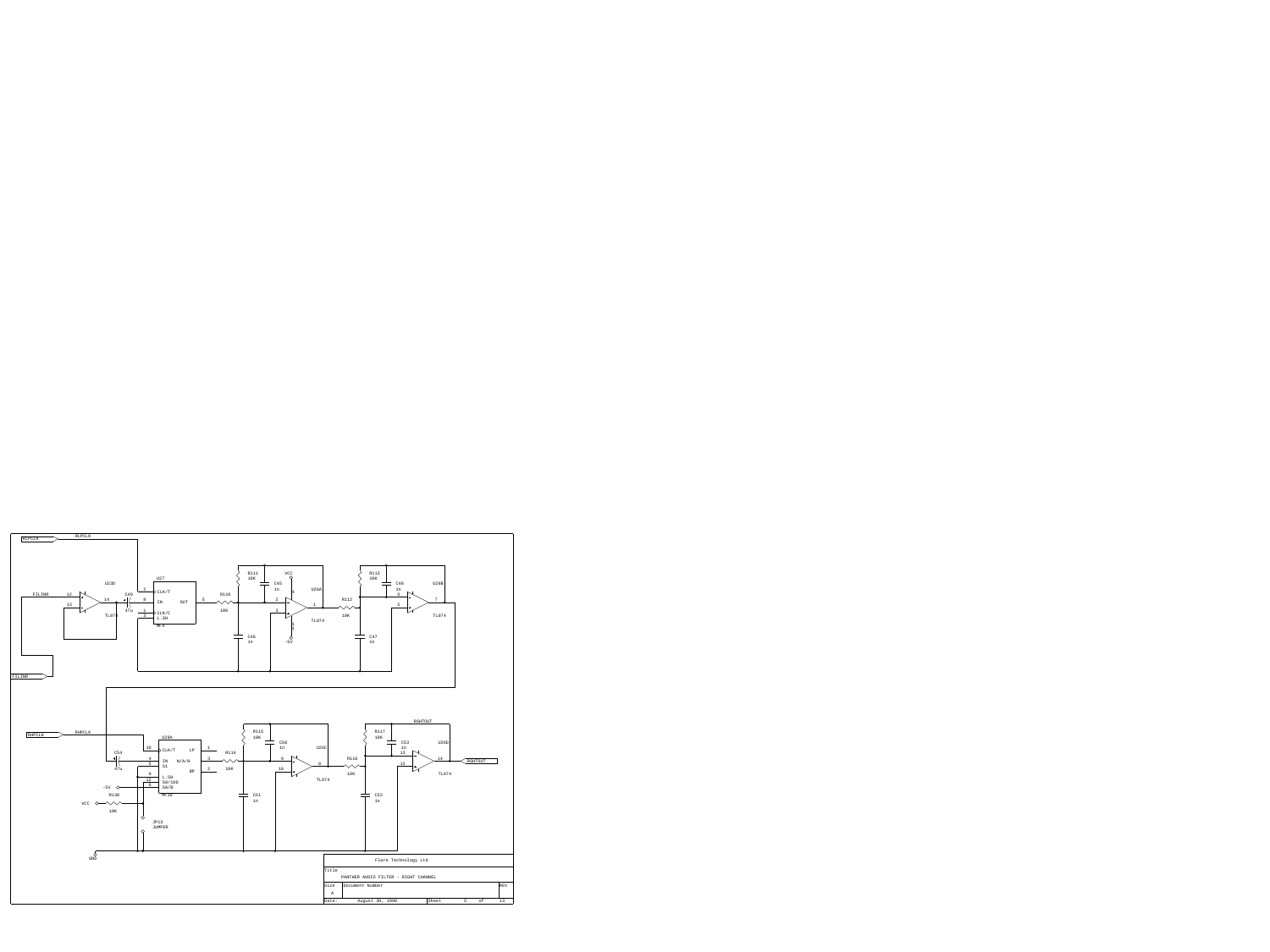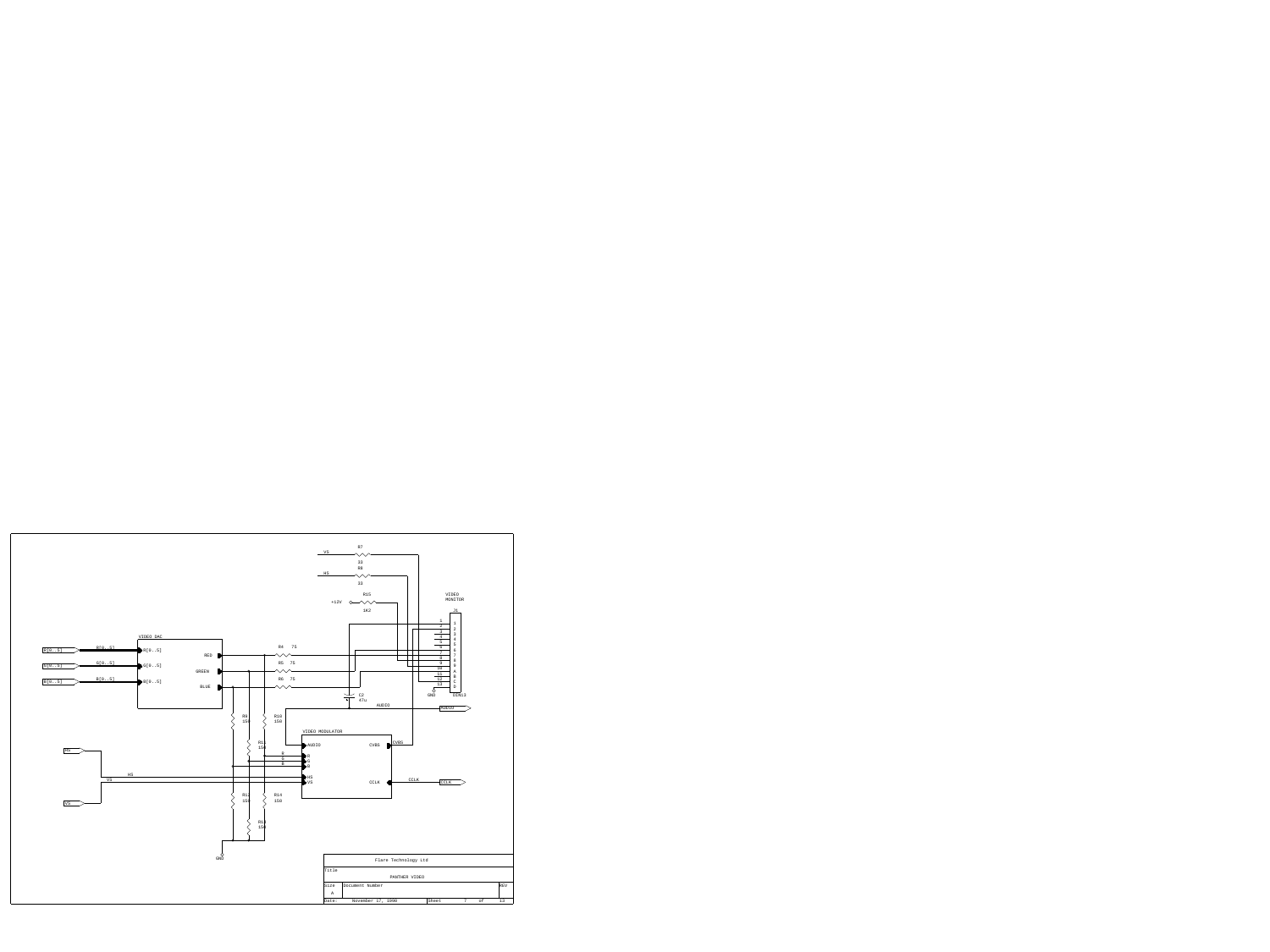| <b>CVBS</b>     | CVBS            |                 |                         |       |   |           |                    |
|-----------------|-----------------|-----------------|-------------------------|-------|---|-----------|--------------------|
|                 |                 |                 |                         |       |   |           |                    |
|                 |                 |                 |                         |       |   |           |                    |
|                 |                 |                 |                         |       |   |           |                    |
|                 |                 |                 |                         |       |   |           |                    |
| ]               |                 |                 |                         |       |   |           |                    |
|                 |                 |                 |                         |       |   |           |                    |
|                 |                 |                 |                         |       |   |           |                    |
|                 |                 |                 |                         |       |   |           |                    |
|                 |                 |                 |                         |       |   |           |                    |
|                 |                 |                 |                         |       |   |           |                    |
|                 |                 |                 |                         |       |   |           |                    |
|                 |                 |                 |                         |       |   |           |                    |
|                 | AUDIO           |                 |                         |       |   |           |                    |
|                 |                 |                 |                         |       |   |           |                    |
|                 |                 |                 |                         |       |   |           |                    |
|                 |                 |                 |                         |       |   |           |                    |
|                 |                 |                 |                         |       |   |           |                    |
|                 |                 |                 |                         |       |   |           |                    |
|                 |                 |                 |                         |       |   |           |                    |
|                 |                 |                 |                         |       |   |           |                    |
|                 |                 |                 |                         |       |   |           |                    |
|                 |                 |                 |                         |       |   |           |                    |
|                 |                 |                 |                         |       |   |           |                    |
|                 |                 |                 |                         |       |   |           |                    |
|                 |                 |                 |                         |       |   |           |                    |
|                 |                 |                 |                         |       |   |           |                    |
|                 |                 |                 |                         |       |   |           |                    |
|                 |                 |                 |                         |       |   |           |                    |
|                 |                 |                 |                         |       |   |           |                    |
|                 |                 |                 |                         |       |   |           |                    |
|                 |                 |                 |                         |       |   |           |                    |
|                 |                 |                 |                         |       |   |           |                    |
|                 |                 |                 |                         |       |   |           |                    |
|                 |                 |                 |                         |       |   |           |                    |
|                 |                 |                 |                         |       |   |           |                    |
|                 |                 |                 |                         |       |   |           |                    |
|                 |                 |                 |                         |       |   |           |                    |
|                 |                 |                 |                         |       |   |           |                    |
|                 |                 |                 |                         |       |   |           |                    |
|                 |                 |                 |                         |       |   |           |                    |
|                 |                 |                 |                         |       |   |           |                    |
|                 |                 |                 |                         |       |   |           |                    |
|                 |                 |                 | Flare Technology Ltd    |       |   |           |                    |
| Title           |                 |                 |                         |       |   |           |                    |
|                 |                 |                 | PANTHER VIDEO MODULATOR |       |   |           |                    |
| Size            | Document Number |                 |                         |       |   |           | $\mathop{\rm REV}$ |
| $\,$ B<br>Date: |                 | August 30, 1990 |                         | Sheet | 8 | $\circ$ f | 13                 |
|                 |                 |                 |                         |       |   |           |                    |

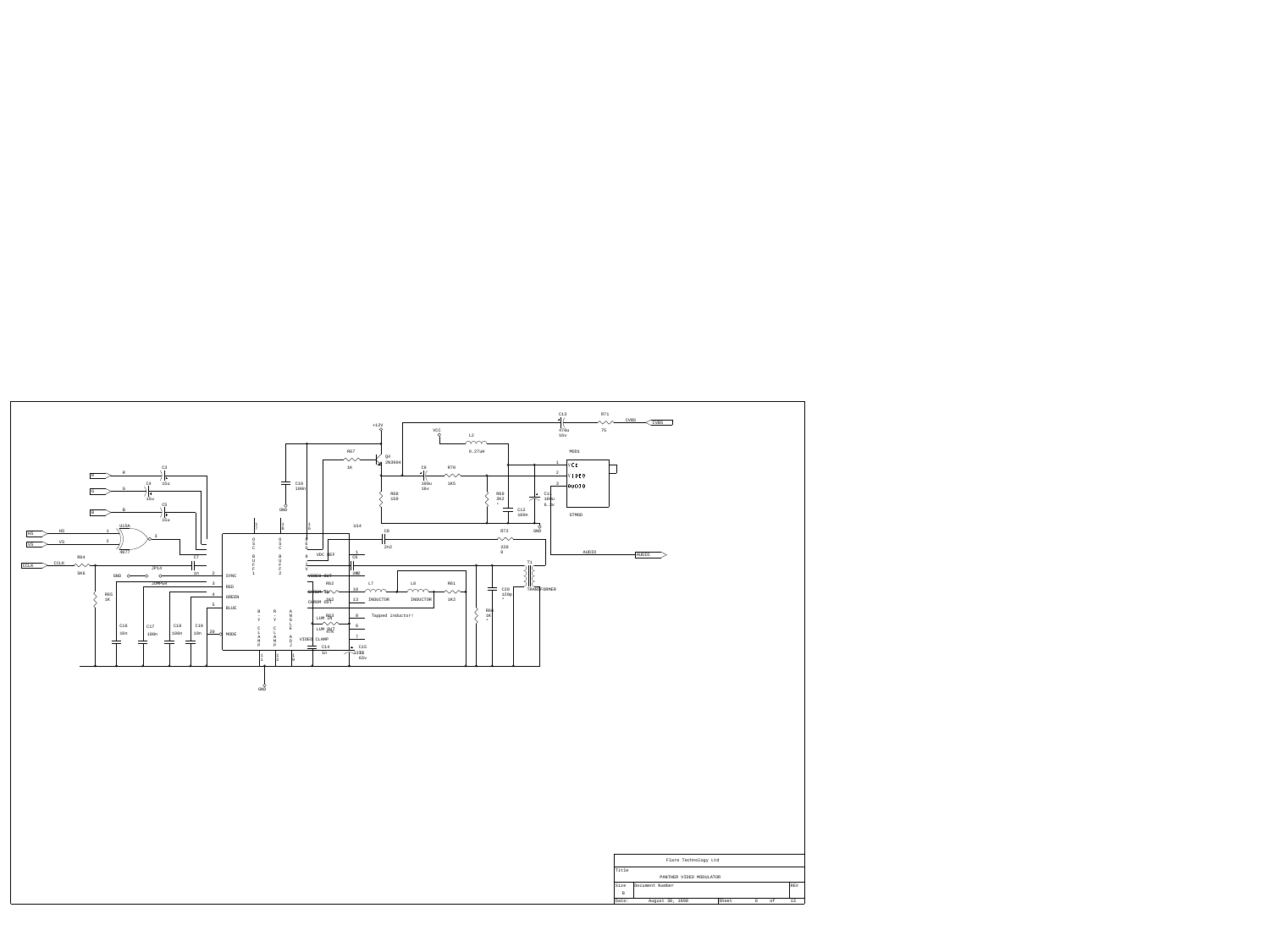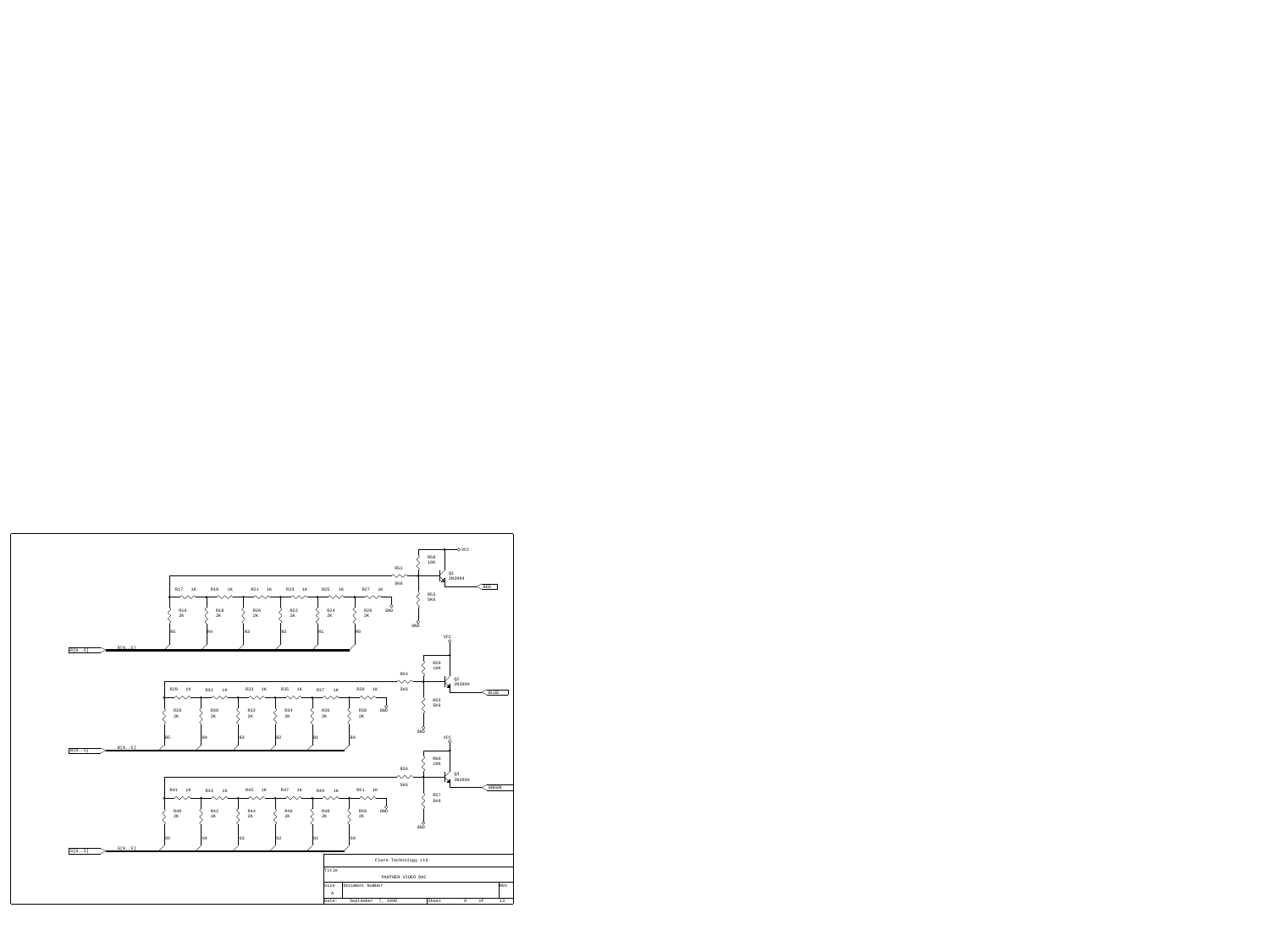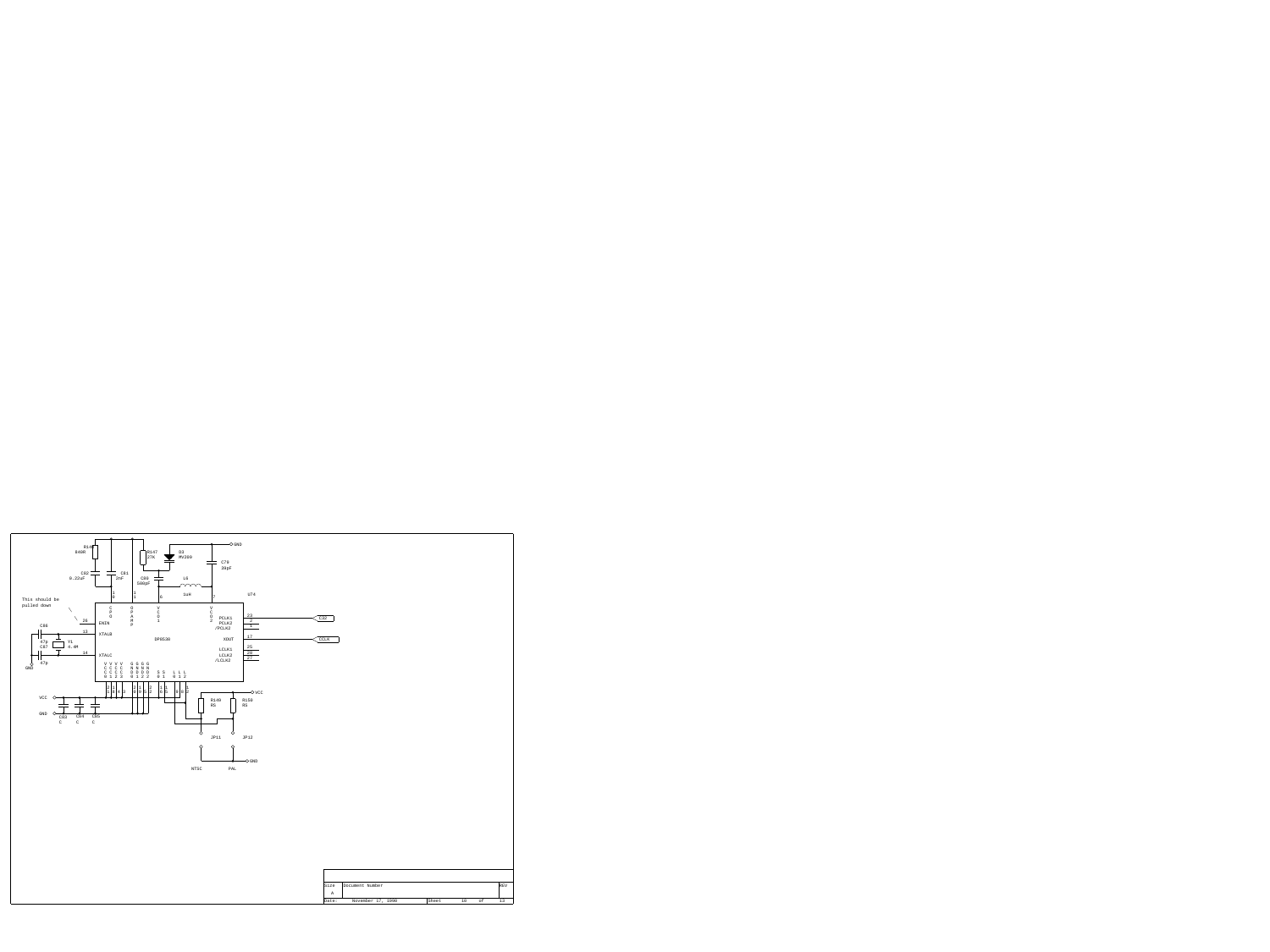